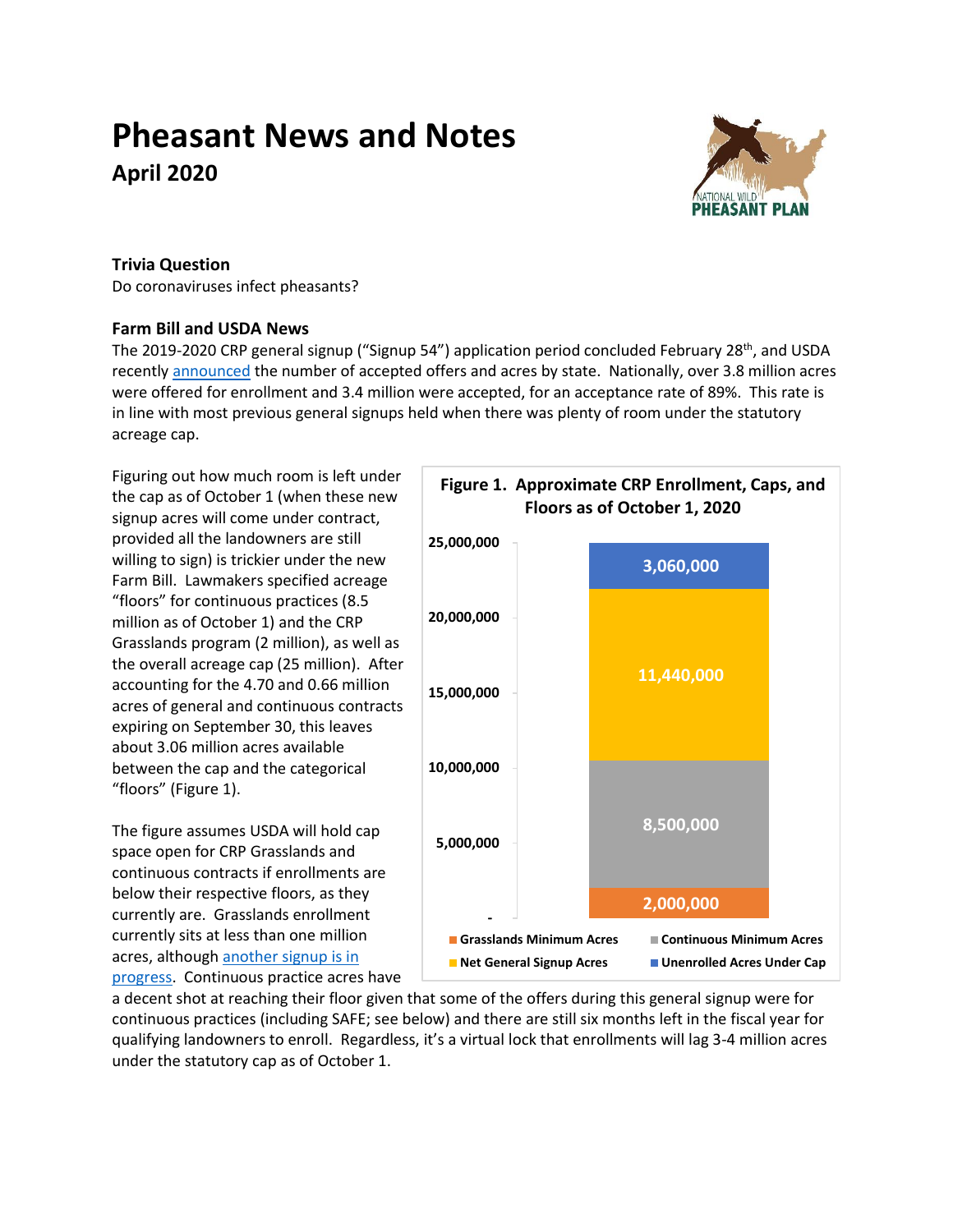But hey, let's not look a gift horse in the mouth. While not the blockbuster signup we were hoping for, we can look forward to thousands of new acres of habitat getting seeded next spring. As always, some states fared better than others (Figure 2).



**Figure 2. Acres accepted by USDA as part of the 2019-2020 general CRP signup.**

Most of the acres did end up in the pheasant states, so we can selfishly feel good about that (but our condolences to states in the eastern part of the range; as usual, they didn't fare so well). Beyond simple acceptances, we can also look at the net gains and losses of acres by accounting for contract expirations that will occur on September 30<sup>th</sup>. That map is more grim; many states did not gain enough new acres to offset losses (Figure 3). Note that these net estimates don't count additional Grasslands, SHIPP, and continuous offers that might come in between now and October  $1<sup>st</sup>$ .

On a happier note, it appears that some states were able to boost their [State Acres for Wildlife](https://www.fsa.usda.gov/Assets/USDA-FSA-Public/usdafiles/Conservation/PDF/SU54%20Acceptable%20Acres%20-%20SAFE%20by%20State.pdf)  [Enhancement \(SAFE\)](https://www.fsa.usda.gov/Assets/USDA-FSA-Public/usdafiles/Conservation/PDF/SU54%20Acceptable%20Acres%20-%20SAFE%20by%20State.pdf) enrollments quite a bit through this general signup (Figure 3). You'll recall that USDA prohibited landowners from enrolling in SAFE and many other wildlife-oriented continuous practices when they opened the continuous signup period in 2019. During the general signup, landowners were able to boost their EBI scores by offering to enroll in these higher-value practices, and it appears many adopted that strategy in some states. North Dakota did particularly well, achieving a more than 50% boost in their SAFE enrollment [\(based on data as of the end of January\)](https://www.fsa.usda.gov/Assets/USDA-FSA-Public/usdafiles/Conservation/PDF/Summary%20JAN%202020.pdf) through this signup. A number of other pheasant states will see an increase of at least 25%.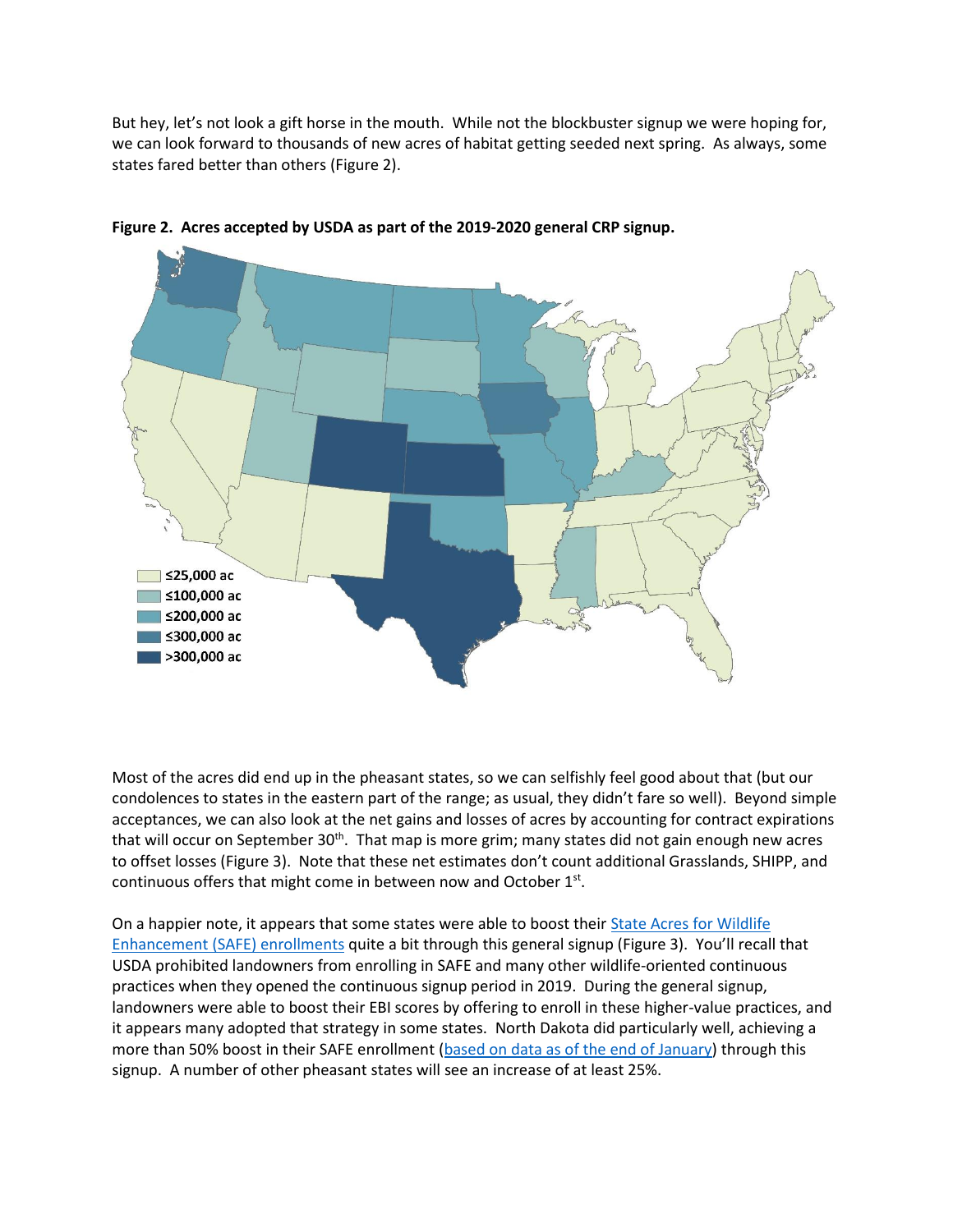**Figure 3. Approximate net change in state CRP enrollments as of October 1, 2020. Net change is defined as the acres of accepted offers during the 2019-2020 general signup minus the acres in contracts scheduled to expire on October 1. Net change does not account for new acres that will be enrolled in continuous, SHIPP, and CRP Grassland practices during February through September.**



**Figure 4. Acres of SAFE contract offers accepted during the 2019-2020 general signup, expressed as the percent gain from the state's standing SAFE enrollment as of January 2020. Estimates do not account for current SAFE contracts expiring prior to October 1st .**

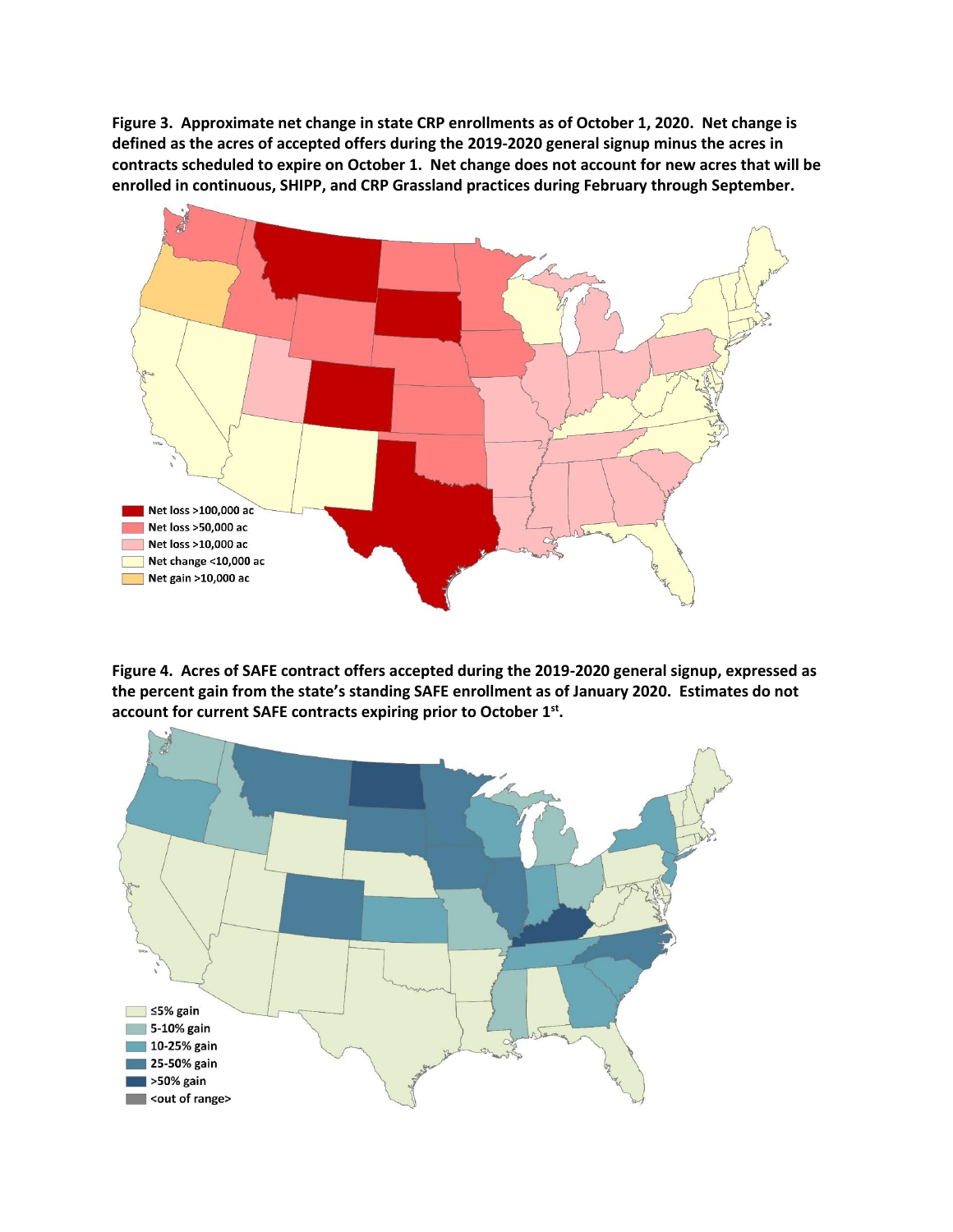Finally, the NRCS just released an updated version of it[s RCA Interactive Data Viewer](https://www.nrcs.usda.gov/wps/portal/nrcs/rca/national/technical/nra/rca/ida/) that allows users to access a treasure trove of data on USDA's conservation program activities. If you've got a few hours of quarantine time to kill, click away.

### **Notes from Around the Pheasant Range**

Spring has sprung and the roosters are crowing. Hopefully everyone can still get out and enjoy those parts of nature that aren't trying to kill us.

We had a good Management Board meeting last month, and thanks again to those who were able to participate. Dave Nomsen (PF) gave his excellent-as-usual Farm Bill update, and we had our regular funding discussion. The thick of the meeting, though, involved shaping the content of the National Plan revision. Since we are delving into some human dimensions topics that weren't part of the original plan, Board members had good suggestions about incorporating additional expertise to help us think critically about that material. It was particularly interesting to hear that a state was contemplating discontinuing their summer roadside survey because negative results were difficult to market to hunters. Some may see that as the tail wagging the dog, but in the era of serious small game hunter declines we may need to rethink the ways we have traditionally presented our biological data to the public. This is the subject of at least one of the work items proposed for the revised Plan.

Speaking of the Plan, I think I found an appropriate frontispiece for it:



# **"Plans are useless, but planning is indispensable."**

# **—Dwight D. Eisenhower**

I'm going to have to insist that this appears in the revision. It's too good not to use.

In other news from the North American conference, we heard details about the upcoming 2022 National Survey of Fishing, Hunting, and Wildlife-Related Recreation. This survey is run every five years and is cosponsored by the U.S. Fish and Wildlife Service and the U.S. Census Bureau. The contractor who will conduct the survey [\(NORC at the University of Chicago\)](https://www.norc.org/Pages/default.aspx) explained they will no longer provide estimates of state-level metrics, but individual states can commission them to collect extra samples and provide state-level estimates for a fee (at least \$85,000). In my experience, the state-level hunting metrics in past surveys were either absent or suspect for many of our less populated member states due to small sample sizes, so discontinuing their presentation in the national survey is no big loss for most.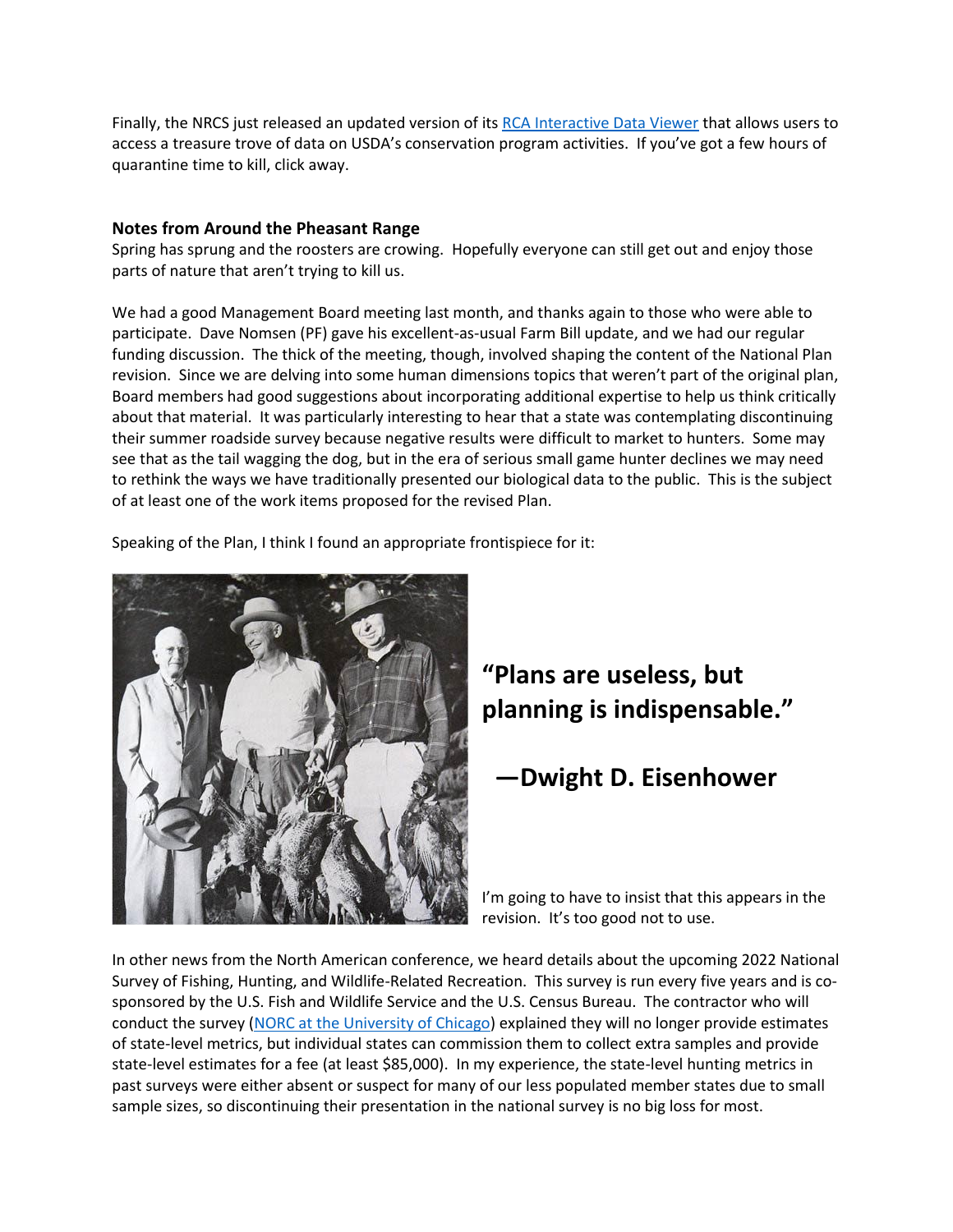The eBird folks recently launched a nifty data summary tool. The bells and whistles are mostly constructed with migratory birds in mind, but galliforms are represented, too. You can check out their pheasant results [here.](https://ebird.org/science/status-and-trends/rinphe/)

Finally, AFWA release[d this table](https://drive.google.com/file/d/1BDl0rSx9WK7SwttD16tv_k8OrOiSwaWL/view) of estimated annual apportionments under the current version of the Recovering America's Wildlife Act (H.R. 3342), as well as the FY2019 State Wildlife Grant apportionment and the projected match needed under RAWA by each state. The match column in particular is an eyeopener.

### **Pheasant-relevant Media**

[Pheasant stamp bill passes Michigan House](https://www.mlive.com/public-interest/2020/03/pheasant-stamps-emotional-support-animals-and-other-issues-michigan-lawmakers-took-up-amid-coronavirus-outbreak.html) [Bill would relax rules on haying and grazing cover crops](https://www.thune.senate.gov/public/index.cfm/press-releases?ID=23B781F0-3541-4D50-B32D-E253D9382567) [Where have all the pheasants gone?](https://www.hutchnews.com/news/20200315/where-have-all-pheasants-gone) [MacFarlane's workers are up to their \(ring\)necks in pheasants](https://www.gazettextra.com/news/local/macfarlanes-workers-are-up-to-their-ring-necks-in-pheasants/article_1803116b-9a23-5bca-9468-527df0f2b229.html) [Monarch butterflies drop 53% in Mexico wintering area](https://apnews.com/93e2577c13244fc10319126fdc1e5cda) [Western monarch butterfly numbers critically low for second straight year](https://news.mongabay.com/2020/02/western-monarch-butterfly-numbers-critically-low-for-second-straight-year/) [Meet 'Wonderchicken,' the oldest modern bird who lived among dinosaurs](https://www.cnn.com/2020/03/18/world/wonderchicken-fossil-modern-birds-scn/index.html)

### **Recent Literature**

- [Moulton, M. P., and W. P. Cropper, Jr. 2020. Problems of scale in assessing the role of propagule](https://link.springer.com/article/10.1007/s10530-019-02170-y)  [pressure in influencing introduction outcomes illustrated by Common Pheasant \(](https://link.springer.com/article/10.1007/s10530-019-02170-y)*Phasianus colchicus*[\) introductions. Biological Invasions](https://link.springer.com/article/10.1007/s10530-019-02170-y) 22:1161-1168.
- [Zongxi Han, Liwen Xu, Menging Ren, Jie Sheng, Tianxin Ma, Junfeng Sun, Yan Zhao, Shengwang, Liu.](https://www.sciencedirect.com/science/article/pii/S0378113519309253)  [2020. Genetic, antigenic and pathogenic characterization of avian coronaviruses isolated from](https://www.sciencedirect.com/science/article/pii/S0378113519309253)  pheasants (*Phasianus colchicus*[\) in China. Veterinary Microbiology 240:10853.](https://www.sciencedirect.com/science/article/pii/S0378113519309253)
- [Cabodevilla, X., N. J. Aebischer, R. Mougeot, M. B. Morales, and B. Arroyo. 2020. Are population](https://link.springer.com/article/10.1007/s10344-020-1366-3)  [changes of endangered little bustards associated with releases of red-legged partridges for](https://link.springer.com/article/10.1007/s10344-020-1366-3)  [hunting? A large-scale study from central Spain. European Journal of Wildlife Research 66:30.](https://link.springer.com/article/10.1007/s10344-020-1366-3)
- [Terhune, T. M., D. Caudill, V. H. Terhune, and J. A. Martin. 2020. A modified suture technique for](https://doi.org/10.1002/wsb.1077)  [attaching radiotransmitters to northern bobwhite chicks. Journal of Wildlife Management \(early](https://doi.org/10.1002/wsb.1077)  [online version\).](https://doi.org/10.1002/wsb.1077)
- [Blomberg, E. J., and C. A. Hagen. 2020. How many leks does it take? Minimum samples sizes for](http://www.ace-eco.org/vol15/iss1/art9/)  [measuring local-scale conservation outcomes in Greater Sage-Grouse. Avian Conservation and](http://www.ace-eco.org/vol15/iss1/art9/)  [Ecology 15\(1\):9.](http://www.ace-eco.org/vol15/iss1/art9/)
- [Coates, P. S., S.](https://www.sciencedirect.com/science/article/abs/pii/S0006320719312820) T. O'Neil, B. E. Brussee, M. A. Ricca, P. J. Jackson, J. B. Dinkins, K. B. Howe, A. M. Moser, L. J. Foster, and D. J. [Delehanty. 2020. Broad-scale impacts of an invasive native predator on a](https://www.sciencedirect.com/science/article/abs/pii/S0006320719312820)  [sensitive native prey species within the shifting avian community of the North American Great](https://www.sciencedirect.com/science/article/abs/pii/S0006320719312820)  [Basin. Biological Conservation 243:108409.](https://www.sciencedirect.com/science/article/abs/pii/S0006320719312820)
- [Dubey, A., M. T. Lewis, G. P. Dively, and K. A. Hamby. 2020. Ecological impacts of pesticide seed](https://besjournals.onlinelibrary.wiley.com/doi/full/10.1111/1365-2664.13595)  [treatments on arthropod communities in a grain crop rotation. Journal of Applied Ecology \(early](https://besjournals.onlinelibrary.wiley.com/doi/full/10.1111/1365-2664.13595)  [view\).](https://besjournals.onlinelibrary.wiley.com/doi/full/10.1111/1365-2664.13595)